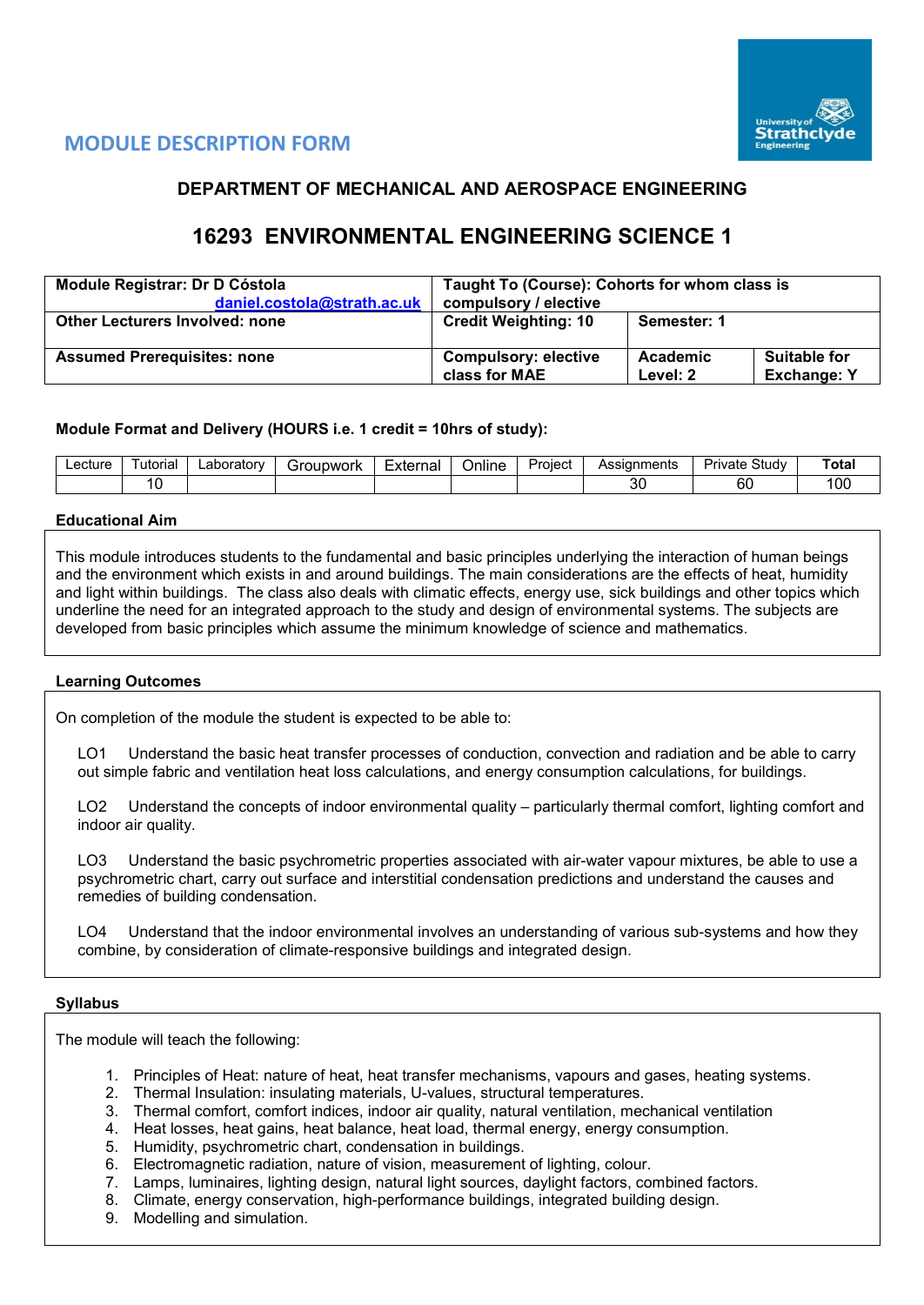# **Assessment of Learning Outcomes**

For each Module Learning Outcome, the following criteria will be used to make judgements on student learning.

- LO1 C1 Ability to carry out simple calculations to quantify energy and environmental performance.
- LO2 C1 Ability to evaluate indoor comfort as a function of various factors and link these factors to the performance/design of buildings and heating, cooling and ventilation systems.
- LO3 C1 Ability to conduct analysis related to changes in psychrometric properties of the air and link these properties to the performance/design of buildings and systems.
- LO4 C1 Ability to conduct multi-criteria analysis of buildings and systems.

The standards set for each criterion per Module Learning Outcome to achieve a pass grade are indicated on the assessment sheet for all assessment.

## **Principles of Assessment and Feedback**

*(within Assessment and Feedback Policy at: <https://www.strath.ac.uk/professionalservices/staff/policies/academic/> )*

- Formal, summative feedback is provided by the return of examination marks to students after assessment. Individual feedback on examination performance will be given on request.
- Informal feedback is provided weekly in relation to the formative on-line questions on Myplace.
- Performance in an individual assignment will be used to gauge student progress, with feedback given in group sessions that address collective shortcomings in relation to the learning outcomes. The coursework assignment comprises a survey and assessment of environmental performance of a dwelling.

# **Assessment Method(s) Including Percentage Breakdown and Duration of Exams** *(individual weightings)*

| <b>Examination</b> |          |                    |           |        | Coursework |        | <b>Practical</b> | <b>Project</b> |           |  |
|--------------------|----------|--------------------|-----------|--------|------------|--------|------------------|----------------|-----------|--|
| Number             | Month(s) | Duration           | Weiahtina | Number | Weighting  | Number | Weighting        | Number         | Weiahtina |  |
|                    | December | <sup>ን</sup> hours | 50%       |        | 50%        |        |                  |                |           |  |
| *All               |          |                    |           | *All   |            |        |                  |                |           |  |

*\* L/Os: Indicate which Learning Outcomes (L01, L02, etc) are to be assessed by exam/coursework/practical/project as required.*

#### **Coursework / Submissions deadlines (***academic weeks***):** Week 6 and 11

## **Resit Assessment Procedures:**

Submission of alternate ^^coursework(s) prior to commencement of the August exam diet.

## **^^Students must contact the module Registrar for details as soon as results confirm that a resit is required.**

## **PLEASE NOTE:**

**Students must gain a summative mark of 40% to pass the module. Students who fail the module at the first attempt will be re-assessed prior the August diet. This re-assessment will consist entirely of coursework. No marks from any previous attempts will be transferred to a new resit attempt.**

## **Recommended Reading**

| ***Purchase recommended |  |  |
|-------------------------|--|--|
|-------------------------|--|--|

R McMullan, 'Environmental Science in Building' 8<sup>th</sup> edition, Palgrave Macmillan. \*\*

• Case studies available at [http://www.hpbmagazine.org](http://www.hpbmagazine.org/) \*

## **Additional Student Feedback**

*(Please specify details of when additional feedback will be provided)*

| $\sim$ .<br>عادرا  | ime | ⊀oom.<br>N0                           |
|--------------------|-----|---------------------------------------|
| Announced in class |     | Check timetable webpages for details. |

Session: 2021/22

## **Approved:**

**Course Director Signature: Dr E Henderson (SG)**

**Date of Last Modifications: September 3, 2021**